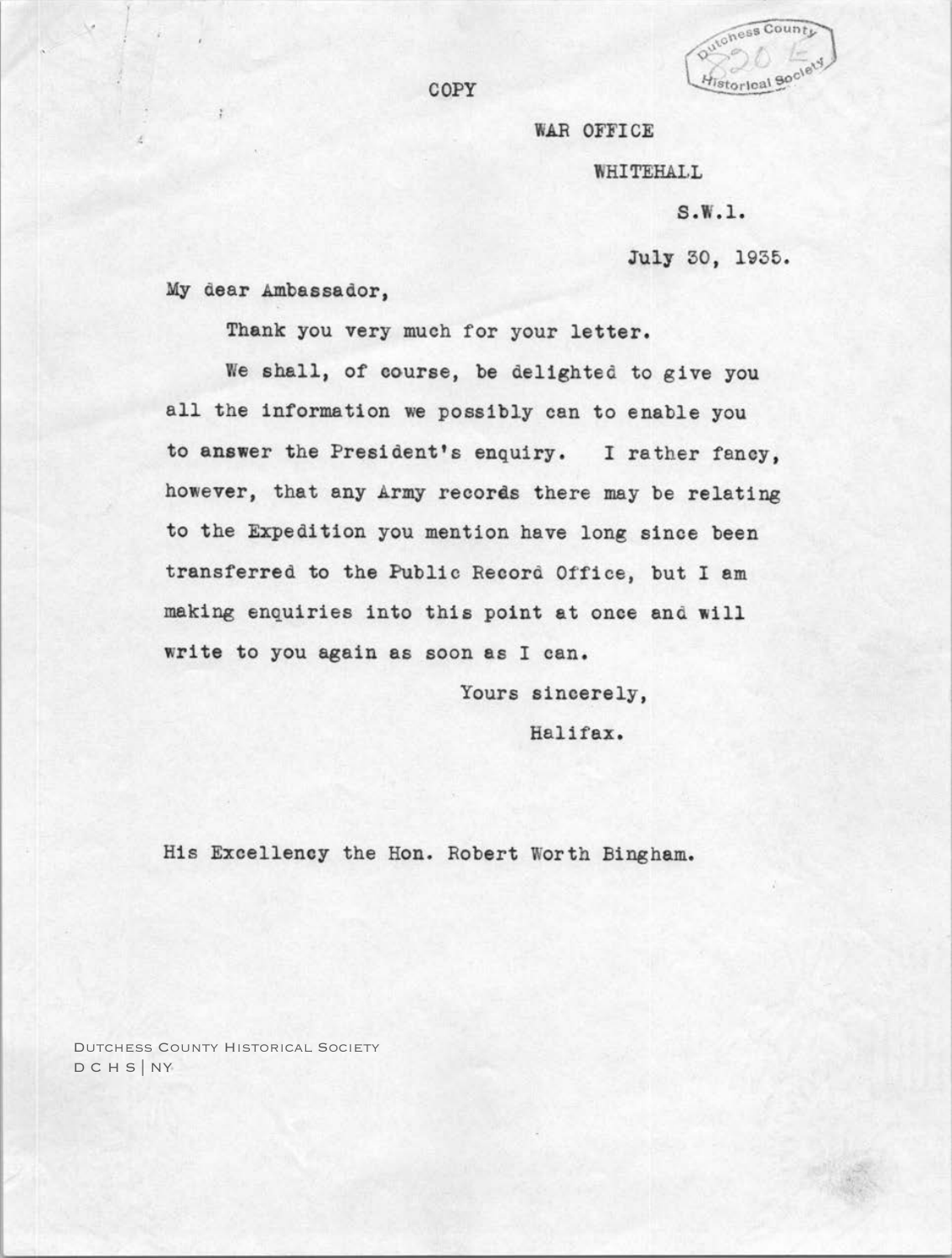RAN OFICE

**LISBETING** 

 $-1.1.0$ 

.dowl .08 giut

robsassim tons vil

Thurs fou vou go and to your and the

Y409

We shall, of bathsilve wi surround to their Doy eldane of mas vidlages or moldmerschil end its . your redrag I . ethnes a drep have and rewarm of anitosist of the staff autover pata the follo theverof need conta ahol even meltanes woy noislosmak and of ma I fud , saltho stessa clidud ads or pertstanss! ille can game is vaice aini abui seraiques gaiden Liss I ar goos an gland Hor of sfirs

bedra sinosta post

.tellida

analysis strop traded and ont vanafisers and

DUTCHESS COUNTY HISTORICAL SOCIETY DCHSNY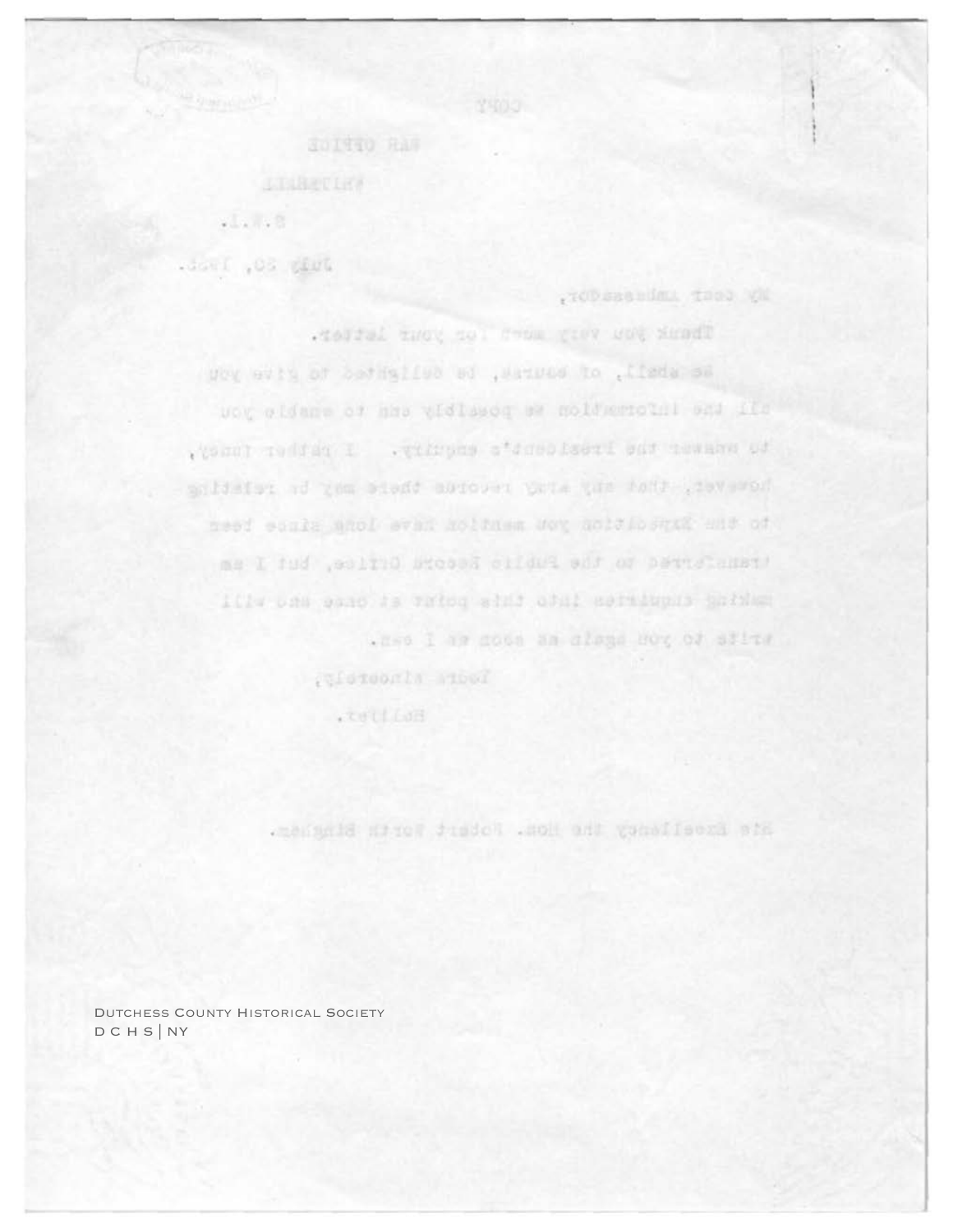**Chess** Count torloat Soole

COPY

## H.M.S. EFFINGHAM

**at** Portsmouth.

31st July, 1935.

Dear Ambassador,

I **have** to thank you for your kind letter of the 29th July. I am delighted that the papers we sent you have been of interest to the President. It is pleasing to know that the British soldiers are now shown in a kindlier light and I hope that this will soon appear in your histories:

As a matter of fact, good relations between our two countries seem to be so well established that the past may be left to look after itself.

May I again say **what a** pleasure it has been to me and my people in the Intelligence Division to be of some little use to you and the President?

Believe me,

Yours sincerely,

(G. C. Dickens)

## His Excellency the Hon.

Robert Worth Bingham. Dutchess County Historical Society D C H S | NY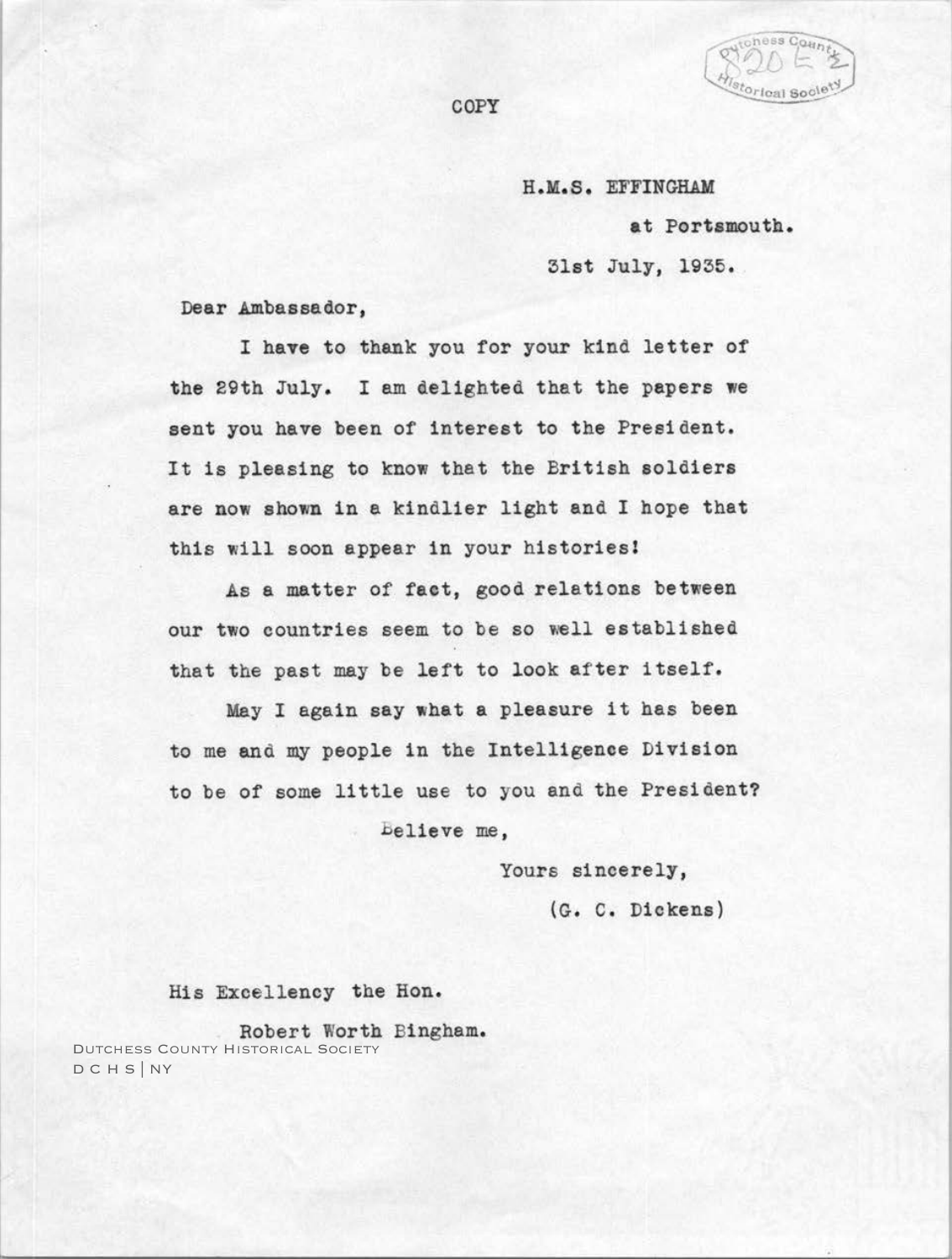MANOMIANE .B.M.H.

at Fortsmouth.

Norwer of

sist .giat tals.

Tobas ardsa used

In 1973 to water you for you kind and it er strest and dans bedsilled as I wilde nide and . Inspiration have been of inseres to fine Freelers. atetolos deltita edi radi vond of quieseiq al ti tsif agod I has titll terthain a ni mvone won age Instructable thou at teams noon lite shift

decerted usettefet boms , fost lo talfam a mi beds!lists) flar os od of meas solarmoo ort muo tisabl rudle fooi ut fiel od tam fest and fine hay I san the way what a plasare it as accepted nolalvid sonsylfisial and al elgust gm ans du od

to be of some iffice and to you and the Prezident?

, and sweeting

. ¿Leteonis atmof (assisted .0 .0)

Bis Excellency the Ron.

andsall druot fredom DUTCHESS COUNTY HISTORICAL SOCIETY DCHS NY

ZSDD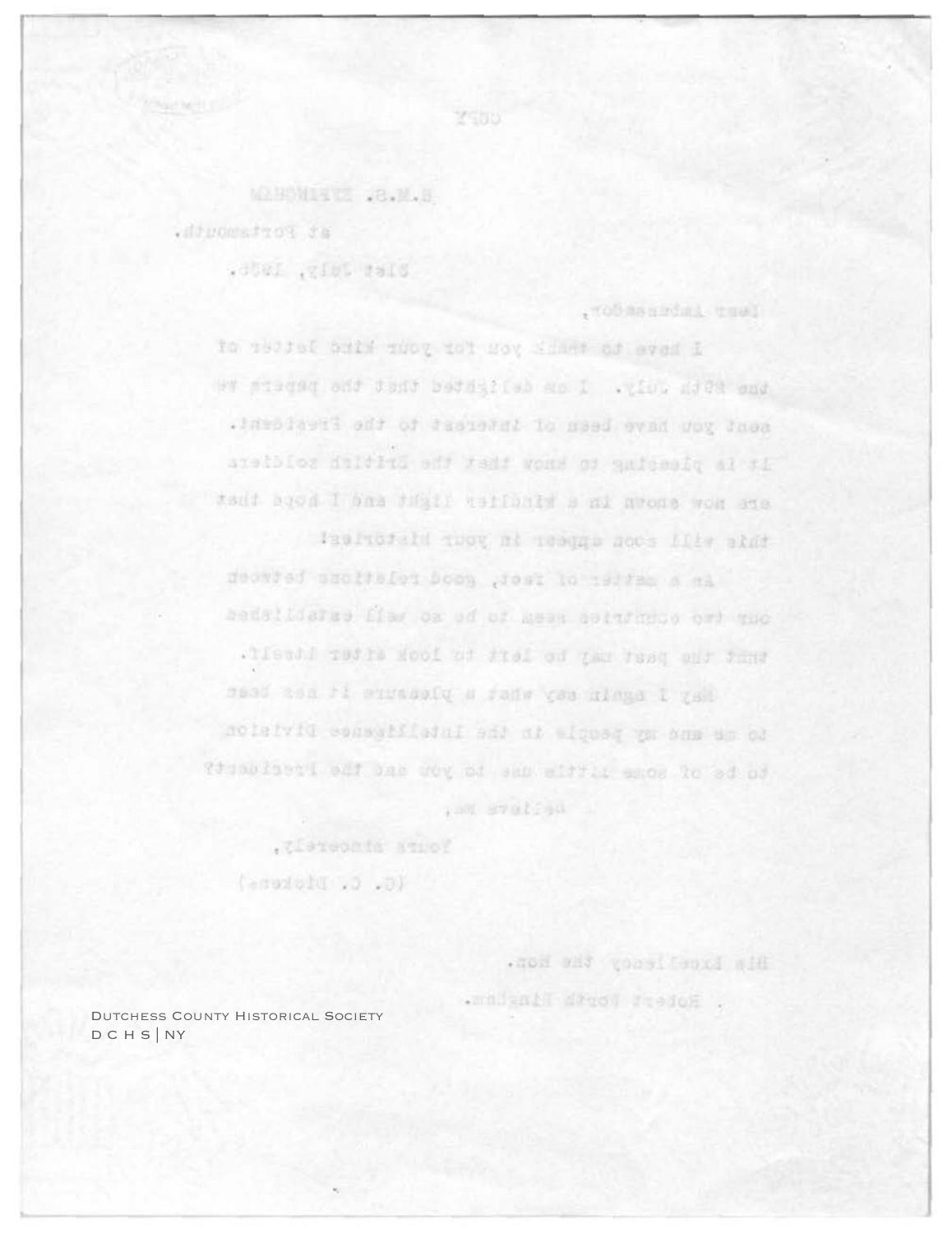WAR OFFICE,

WHITEHALL,

 $S. N.1.$ 

.My dear Ambassador,

31st August, 1936.

 $<sub>0.58</sub>$  Count,</sub>

*Historical* Society

Referring again to your letter of 29th July I find, as I suspected, that all the surviving Army records of the period of the War of Independence are in the custody of the Public Record Office. Unfortunately, detailed indexes of their contents do not exist, but with the help of the Public Record Office I have had an extensive search made in those volumes of records, to the number of some twenty-eight altogether, which were at all likely to throw any further light on the Expedition up the Hudson River in the Autwnn of 177?, about **which** you **wrote.** Among the documents examined **were** three despatches, of **which** I **have**  pleasure in sending you copies enclosed, namely despatches No. 69, 71 and 74, from General Sir William Howe, the Commander-in-Chief of the British Troops. These contain some references to the Expedition in question. In particular, enclosure No. 4 to despatch No. 69, and the

enclosures to the other two despatches, consist of reports D C H S | NY from Lt.-General Sir Henry Clinton, who was in immediate Dutchess County Historical Society

COPY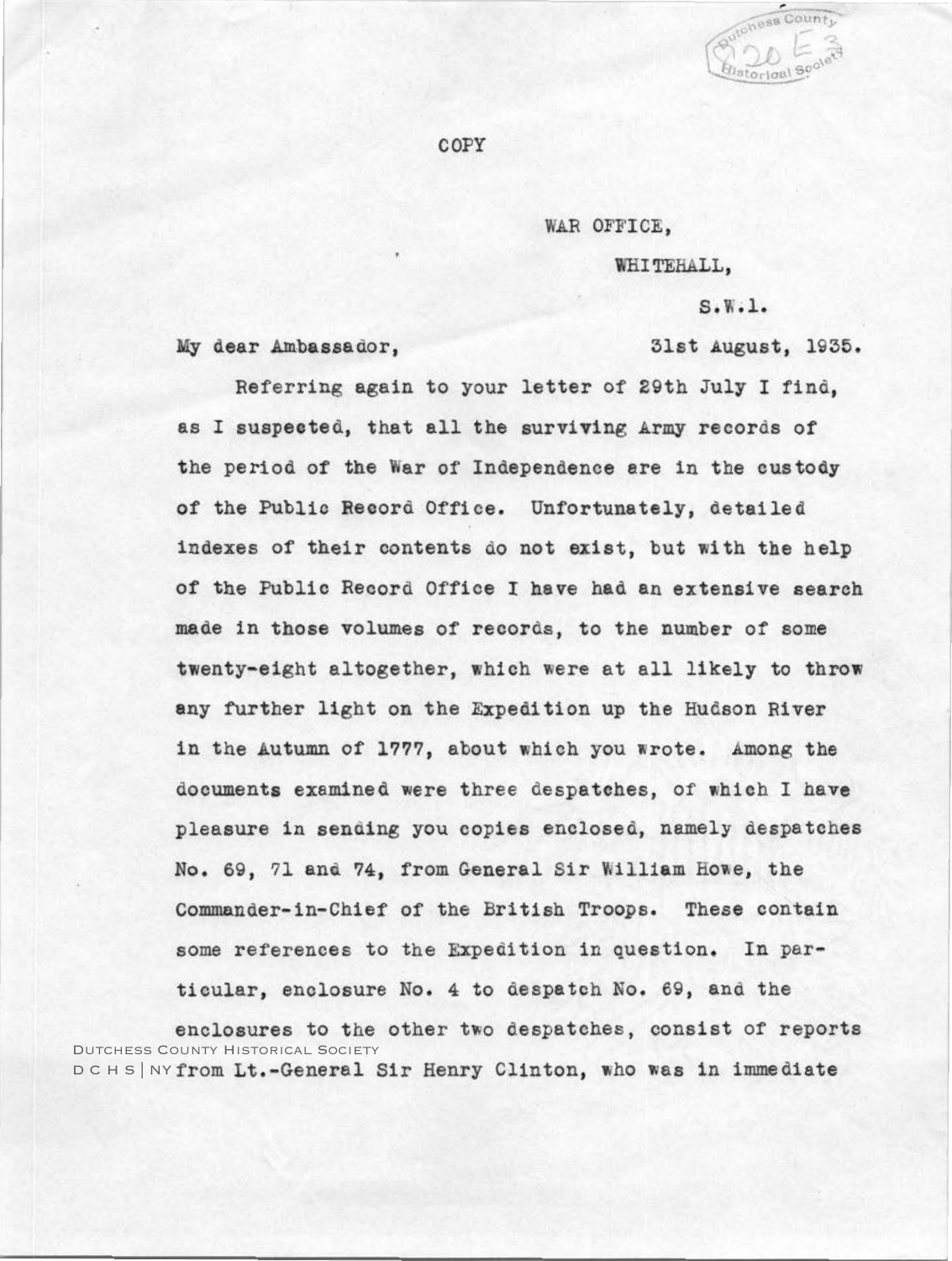ABOINTO RAWA

**ALL** BETTERY

 $1.1.1$ 

Jetul ,Japan, Jetu. viúpessaduti tseb vz with I glut dies to meeted twoy or single salves of to streper yars univirous edd ife that , serespons I as gooreus edf al ete sensbusgammi la taw edf lo bolteg edf bailetes , (istendated on this functional , detailed tion of hile the tan bon op almotres that to assame dotasa evianatza am had evud I moltto bacoen clidat eds to ambs to tedmus and of , speceer to semulov sends at shaw temety-eight sleepers which were at Birly to take a davle nombed out ou holt hogen add ap thalf vodtur you in the Automa of 1999, should which you knotch and the decuments chemist three three detainers city backets I head pleasure in pensing you contes enclosed, news vessely No. 69, 71 and 74, from Ceneral Sir William Sove, the aletado scent .sqcoti datila est to Taldo-al-tessamanos weig ni .noffaeup ni notfloogal sof of secondistor emos ticular, enclosure To. A to caspotan Bo. of, and the afiotet le falance , adotatase out todie enf of astusoions DUTCHESS COUNTY HISTORICAL SOCIETY DCHS NY of hi sew one whotels the is lessed-th most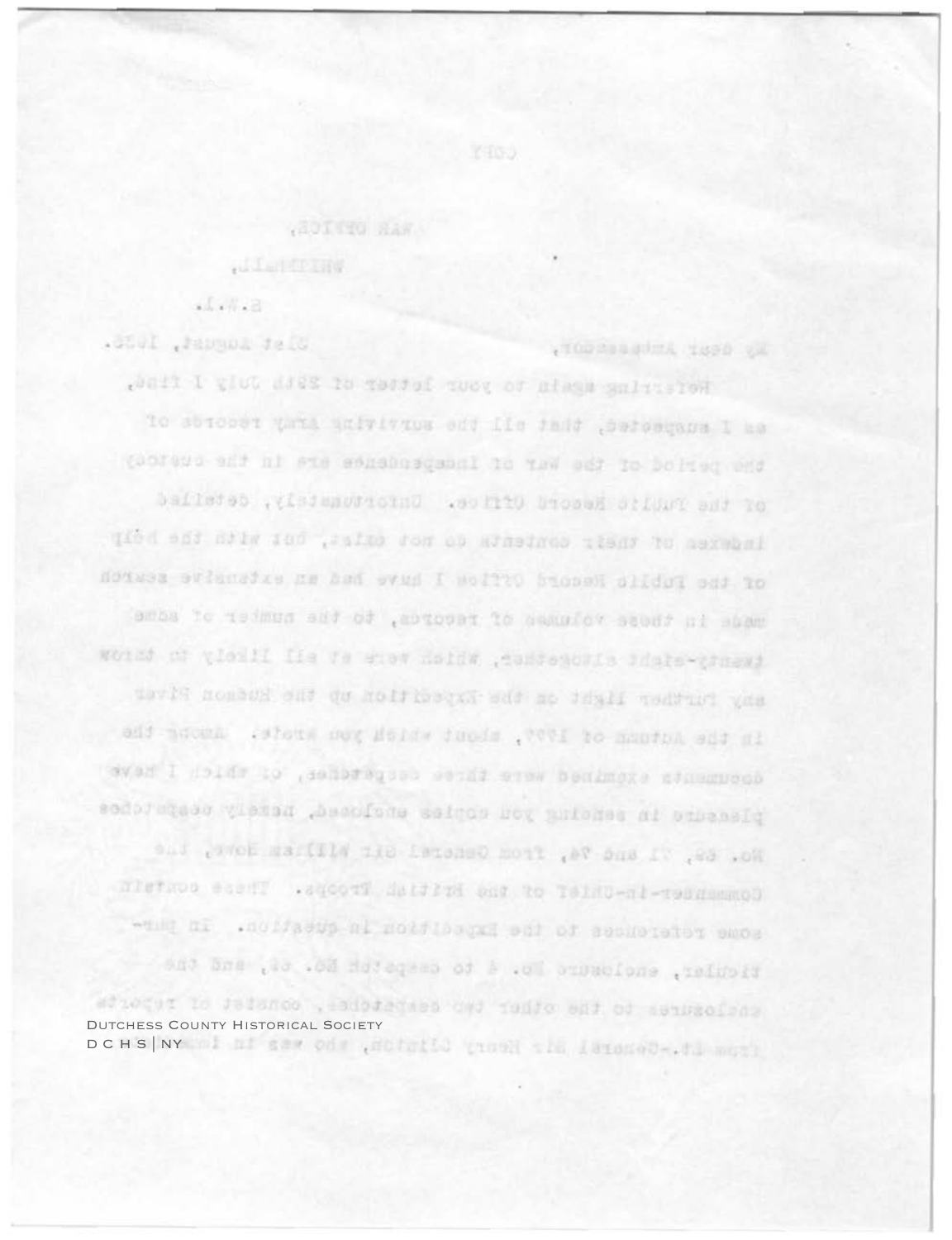

command of the Expedition, and from Major-General Vaughan, one of his subordinates.

I am afraid these despatches do not provide much in the way of fresh information. Major-General Vaughan apparently considered that he had an adequate military reason for firing the houses on Esopus Creek, but it must be admitted that he does not seem to have been reluctant to take such measures against "a Town notorious for harbouring the most rebellious people in that part of the Country":

I am sorry that no reports actually written by Commanding Officers of units engaged in the Expedition have been found, but I think this is not altogether surprising. Then, as now, it was not customary for reports of subordinate Commanders in the Field to be sent home. There were at that time in the Army no documents similar to the ships' logs of the Navy, which in due course and as a matter of routine, come home to be deposited in Departmental archives. Nowadays the documents of all formations and units in the Army, as well as those of the War Office itself, are adequately looked after as public property and preserved when it is desirable to do so. But this was not so in earlier

DUTCHESS COUNTY HISTORICAL SOCIETY MODERS of papers, which would now be  $D$ C H S | NY regarded as public property, must either have passed into private hands or been destroyed.

 $-2-$ 

 $\sqrt{2}$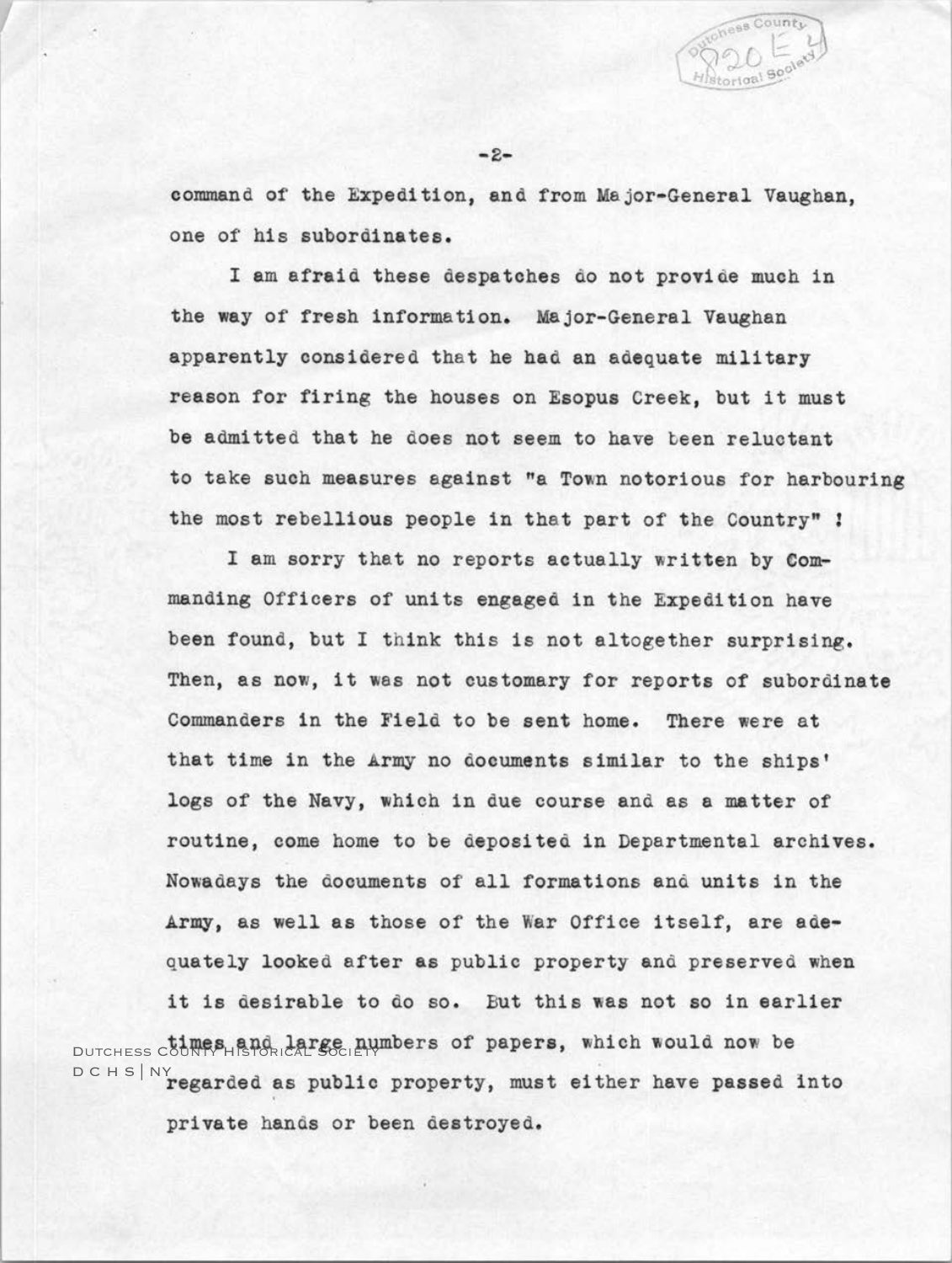common is the hroughtfon, and from Mar-General Veughan, .seranibrodus ald To and

 $+3 +$ 

al Homm sulvere tou ou senatagean saent sistes ma I menansy lepsgab-nothe agoineurolal deant to yew out www.bim elsupple as bad en faul Detenianos visserauca reseal for tire the host we search and actes the strip Jastadier need eval of mess son asom en tant beitings ad anitionis tul anoitoism nuol av fantaga settasam Kona avas of I walkuco saf to fim dadd al sladed awoilleded deom edf

whos yd detire tilented stroner on tail yrsee as I stad notifiequi ent ni beseume silab to stepling galanam putelirmus tenismovic Jon et sint aniat I fud , banot mood Then, as bow, it was not enamely for peposis of solordinate o to stew swed! . smod dass ed of slaff and al anobskame) Westing and of relimin atsenweed on this and mi and tast lo tolim a as one setuco out at totar , was sur in each .sevidois fatrasitates at berisages ad of emod mans ,elligot ent al stind das anotiamies ils to atmembed and agency Army, as well or those of the War Office iteslf, are avenedw loeries als also allows pricing and the present with TOILTOG hi da Jon ann aint tui . ne dù Af dideritad al VI DUTCHESS COUNTY HISTORICAL SOCIETY 19 1909 TO STOUTHE BOTH LOOD BOOTH D C H S AY Bealag Swad taille faus <sub>a</sub> greening of did to boots wit .os ottas ased to abuse wisting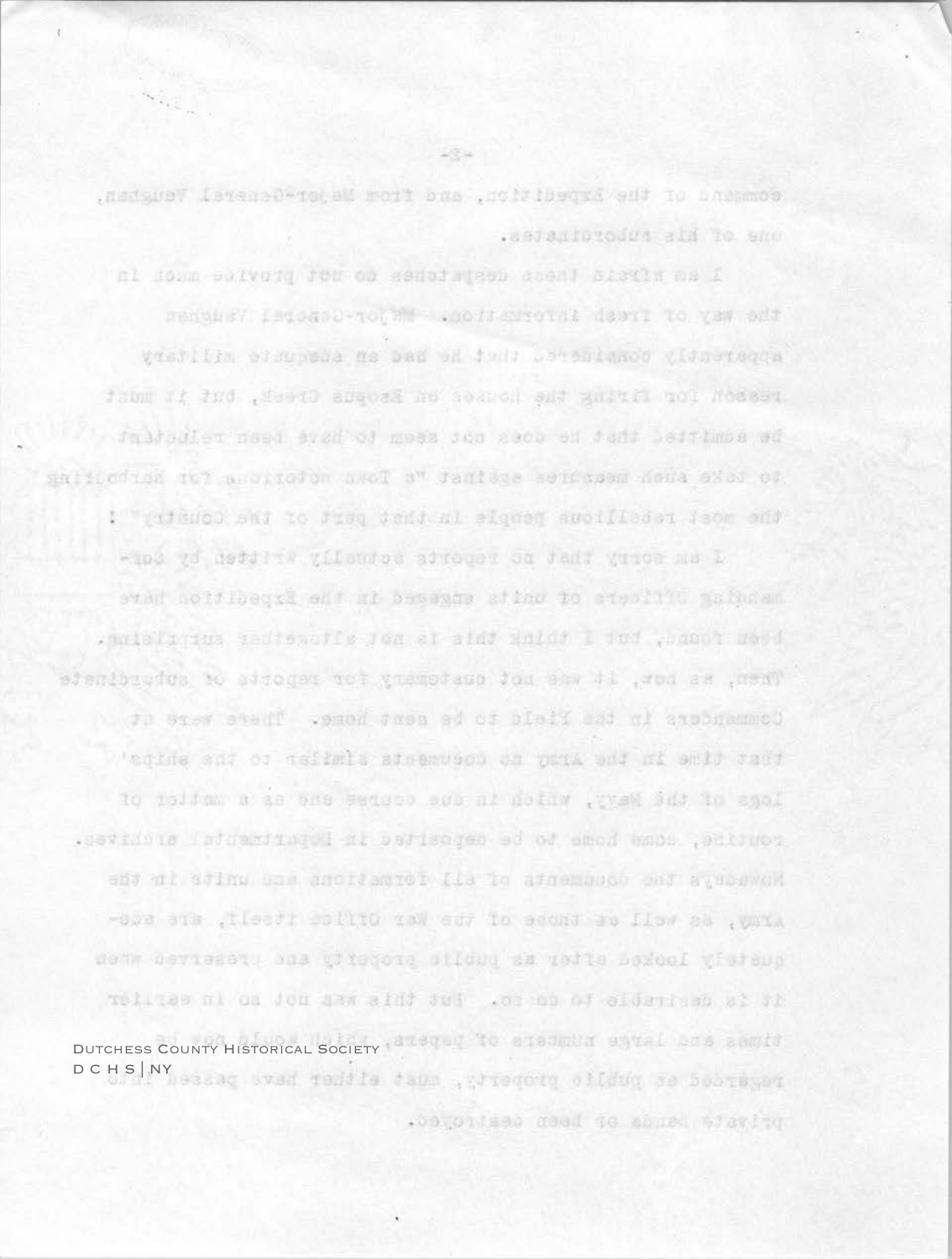

1 am told that Sir Henry Clinton's papers are now in the William L. Clement's Library, Ann Arbor, Michigan. It would probably be worth while to have them examined if this has not been done already.

-3-

I am sorry that our search which, incidentally, extended to the Colonial Office as well as the Army Records, has not been more fruitful, but I do not think it likely that anything of importance has been missed. For the reasons I have indicated I think it more probable that among the records at our disposal there was not very much to be found.

Yours sincerely,

Halifax.

## His Excellency the Hon. Robert Worth Bingham.

Dutchess County Historical Society D C H S | NY

**restrict**